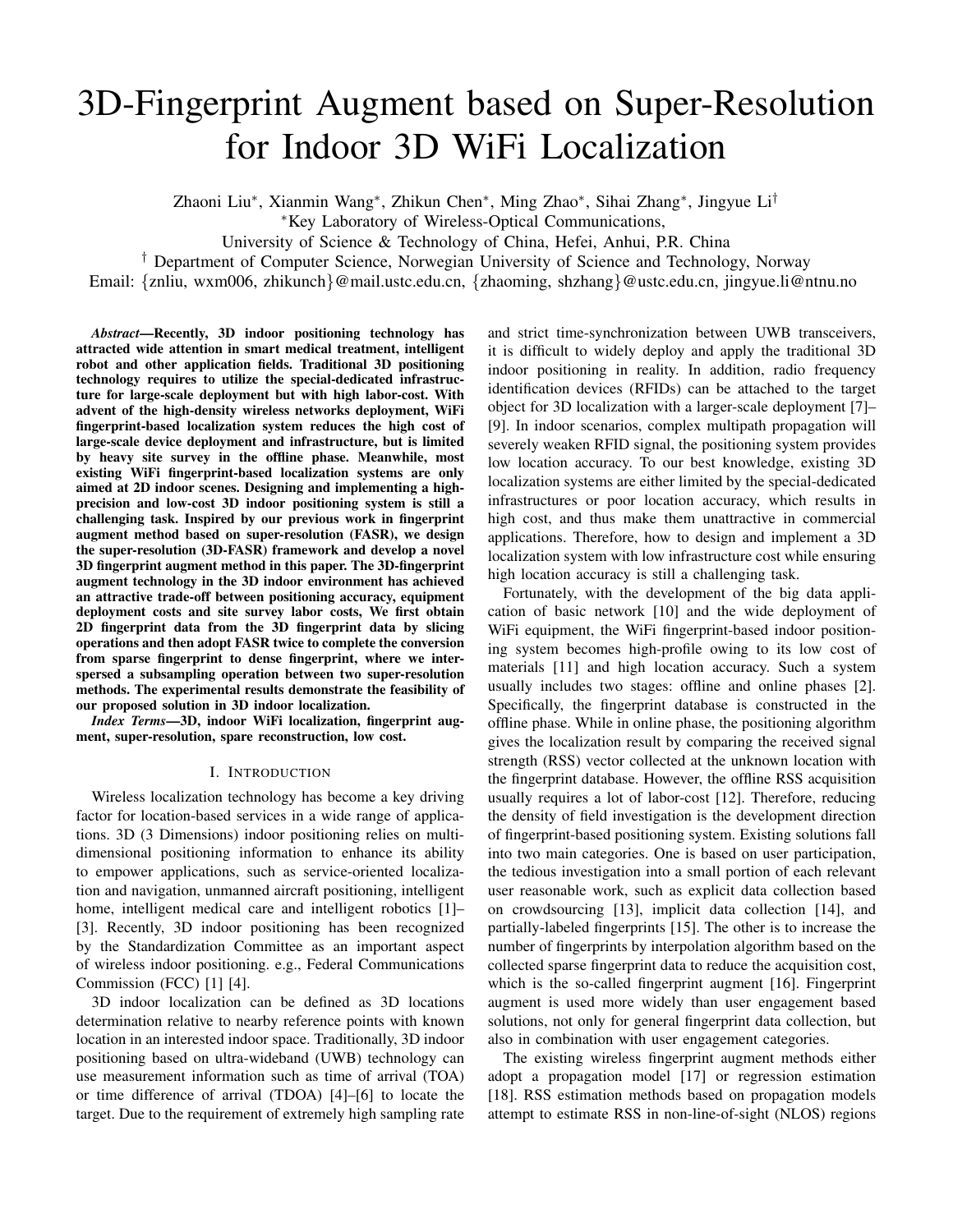to create virtual fingerprints through propagation models. However, getting accurate virtual fingerprints is not easy to adapt to different environments and indoor layouts. The RSS estimation method based on regression uses the collected RSS data to calculate the parameters of the regression model, and then realizes the RSS estimation in each position. Gaussian Process Regression (GPR) [19] is the most common fingerprint augment method based on regression. Due to its various forms of mean function and covariance function, this method is precarious. Existing works like [20], [21] have discussed the design of these two functions, but it is difficult to find the optimal functional form of fingerprint augment. At present, the fingerprint augment challenge is how to find the optimal mapping function between the original sparse fingerprint database and augmented dense fingerprint database.

Single image super-resolution aims at reconstructing high resolution image from a single low resolution image [22]. Recently, the super resolution based on deep neural network has achieved remarkable results [23]. Inspired by the nonlinear mapping ability of deep neural network in image superresolution, Wang et al. [24] innovatively introduce the superresolution in image processing into indoor WiFi fingerprint augment and design the *Fingerprint-To-Image* conversion method to transform the WiFi fingerprint database into fingerprint images. Their numerical simulations and comparative experiments on the test platform verified the improved fingerprint enhancement and positioning accuracy.

Motivated by the FASR in 2D indoor localization, we proposed a 3D fingerprint augment framework based on super-resolution (3D-FASR) for indoor 3D WiFi localization. Except for the existing FASR, there are three key components designed in our 3D-FASR, including *Slicing*, *Reconstruction* and *Decimation* (detailed in Section II).

The main contribution of this paper is, we innovatively propose the 3D-FASR to perform the 3D fingerprint augment based on the FASR for 3D indoor positioning. We then conduct the extensive experiments in numeric simulation to validate the performance improvement of fingerprint augment error and localization accuracy brought by the 3D-FASR.

## II. THE 3D-FASR FRAMEWORK AND IMPLEMENTATION

Fig. 1 shows the proposed 3D-FASR framework, which comprises the following four modules. The *Slicing* module describes the generation of 2D-fingerprint slice database from the 3D-fingerprint database. The *FASR* module explains the super-resolution based 2D fingerprint augment, which finishes 2D-fingerprint super-resolution from sparse fingerprint data to dense fingerprint data. The *Reconstruction* module interprets the reconstruction of 3D-fingerprint database from the 2Dfingerprint database which can be considered as the reverse process of the *Slicing*. The *Decimation* module describes the dowmsampling process of the 3D-fingerprint matrix in a specific selected direction.

Fingerprint-based localization approaches employ a fingerprint database to record the RSS measurements. In a typical indoor 3D localization scheme, suppose there are a set of  $K$ 



Fig. 1: The 3D-FASR Framework. (here the set  $\Omega$  is initialized as  $\Omega = \{X \text{ axis}, Y \text{ axis}, Z \text{ axis}\}\$ , the function  $\phi(\Omega)$  is defined as operations which randomly select the direction  $\omega$  from  $\Omega$  and updates the  $\Omega = \Omega - {\omega}$ 

WiFi access points (APs) in several fixed positions, where the monitoring area is equally divided into G location grids. We can collect the RSS values of  $K$  APs on the  $G$  grids during a period of  $T$  consecutive timestamps, which further form the so called RSS 3D-fingerprint matrices R, whose element can be expressed as

$$
\mathbf{r} \in \mathbb{R}^{l \times m \times n},\tag{1}
$$

where  $l, m$  and n represent the number of grid in X axis, Y axis and Z axis directions of indoor 3D localization scenario, respectively. The index of element in **r** represents the relative position of the 3D indoor space, while the RSS of the corresponding location is denoted by the value of element. Therefore, the 3D-fingerprint database **R** contains  $K \times T$ fingerprint matrices r.

# *A. Slicing*

In order to apply the FASR into our proposed 3D-FASR, we first need to acquire 2D-fingerprint database from 3Dfingerprint database. The above procedure is completed by slicing, i.e., it first selects a specific coordinate axis, cross-cuts the 3D matrices according to a certain granularity along the coordinate axis, and finally obtains the 2D matrices. Here the slicing operations and the generated 2D fingerprint databases along X, Y, Z axis are denoted by  $\mathbf{g}_X, \mathbf{g}_Y, \mathbf{g}_Z$  and  $\mathbf{S}_X, \mathbf{S}_Y$  and  $S_z$ , respectively.

Each 2D-fingerprint matrix belonging to the database can be expressed by  $s_x \in \mathbb{R}^{m \times n}$ ,  $s_y \in \mathbb{R}^{\bar{l} \times n}$  and  $s_z \in \mathbb{R}^{\bar{l} \times m}$ . Then, we have

$$
\mathbf{g}_X: R \xrightarrow{X} S_X,\tag{2}
$$

$$
\mathbf{g}_Y: R \xrightarrow{Y} S_Y,\tag{3}
$$

$$
\mathbf{g}_Z: R \xrightarrow{Z} S_Z. \tag{4}
$$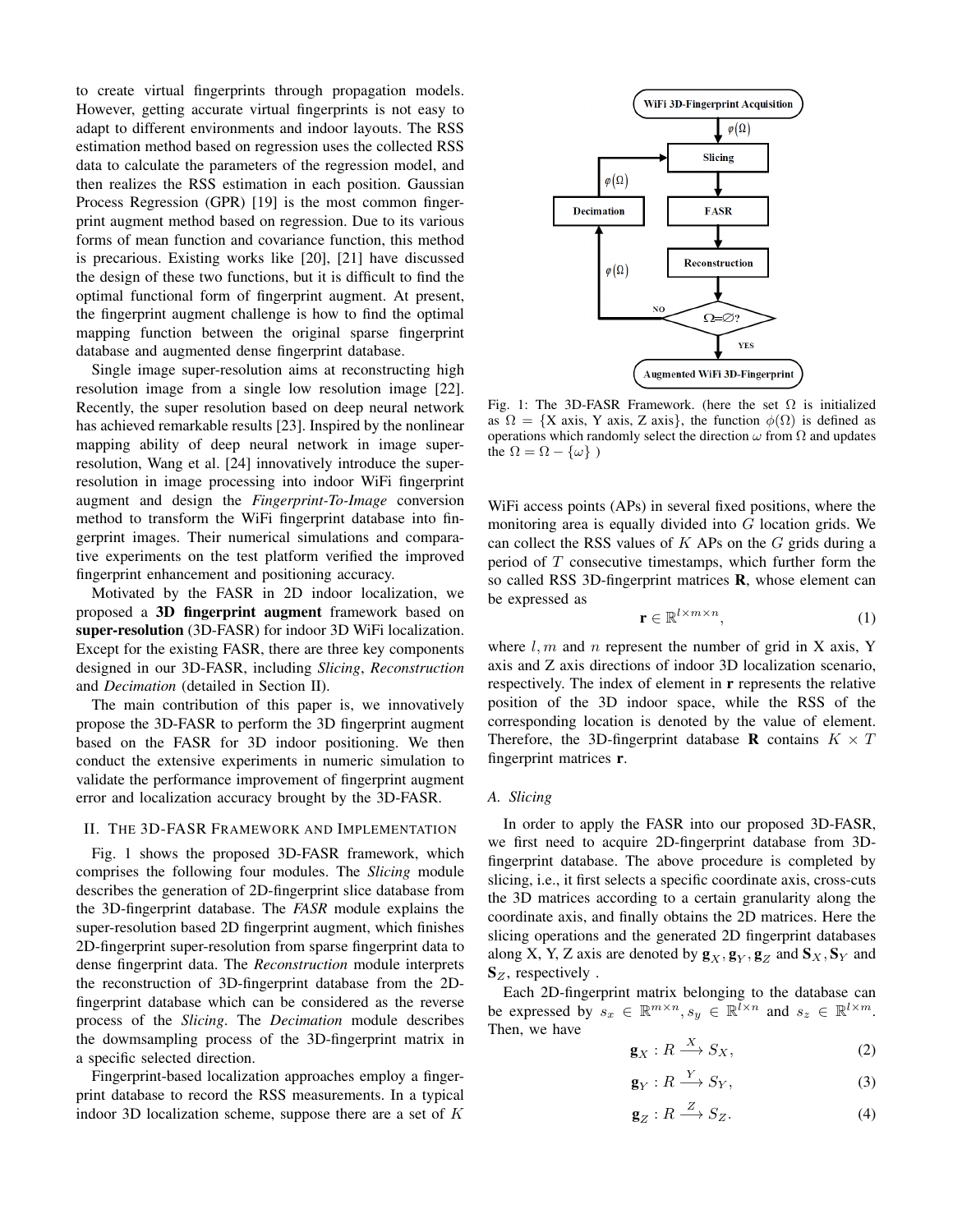In our 3D-FASR framework,  $S_X, S_Y$  and  $S_Z$  representing the sparse 2D-fingerprint database will be fed into FASR to acquire super-resolution.

# *B. FASR*

FASR framework is proposed to finish super-resolution recovery of 2D-fingerprint data based on EDSR networks. For more details, please refer to [24].

In our work, we assign coordinates for newly generated reference points (RPs) in dense database  $\mathbf{R}_{HR}$  according to the sparse database  $\mathbf{R}_{LR}$ . The RPs are uniformly distributed along the X axis, Y axis, Z axis directions and the distances of adjacent RPs over each directions are consistent. We denote the minimum distance of different RPs in  $\mathbf{R}_{LR}$  and  $\mathbf{R}_{HR}$  as  $\lambda_{LR}$  and  $\lambda_{HR}$ . Then we can describe the factor of fingerprint augment by  $\mu$ 

$$
\mu = \frac{\lambda_{\rm LR}}{\lambda_{\rm HR}},\tag{5}
$$

Clearly, if the grid numbers in the X axis direction under the sparse condition are  $l$ , then the grid numbers in this direction of the enhanced dense fingerprint are  $\mu l$ .

Before the 3D-FASR, we separately generate three different axes training slice database to finish the train of FASR, in which the factor of fingerprint augment is set as  $\mu$ . Then we can obtain different directional super-solution augment networks denoted by X-FASR, Y-FASR and Z-FASR.

In the 3D-FASR, we choose and feed the slice databases  $S_X$ ,  $S_Y$  and  $S_Z$  into *X-FASR*, *Y-FASR* and *Z-FASR*, respectively. Then, we can separately acquire the same amount of augmented 2D fingerprint databases denoted by  $S'_X$ ,  $S'_Y$ and  $S'_Z$ , and each 2D-fingerprint matrix belonging to the database can be expressed by  $s'_x \in \mathbb{R}^{\mu m \times \mu n}, s'_y \in \mathbb{R}^{\mu l \times \mu n}$ and  $s'_z \in \mathbb{R}^{\mu l \times \mu m}$ . The processing can be represented as

$$
X-FASR: S_X \longrightarrow S'_X, \tag{6}
$$

$$
Y-FASR: S_Y \longrightarrow S'_Y,\tag{7}
$$

$$
Z\text{-FASR}: S_Z \longrightarrow S'_Z. \tag{8}
$$

After this, we can obtain the augmented 2D-fingerprint databases along different axes, which are further used for 3D fingerprint reconstruction.

## *C. Reconstruction*

In order to make sure a correct dimension of the output in our solution, the reconstruction from 2D to 3D fingerprint is needed. Thus, to reverse the process of slicing, we reconstruct the augmented 3D-fingerprint database from the augmented 2D-fingerprint database. The reconstruct operations and 3Dfingerprint databases along X, Y, Z axis are respectively denoted by  $\mathbf{g}'_X$ ,  $\mathbf{g}'_Y$ ,  $\mathbf{g}'_Z$  and  $\mathbf{R}'_X$ ,  $\mathbf{R}'_Y$  and  $\mathbf{R}'_Z$ . Each 3Dfingerprint matrix belonging to the database can be expressed by  $r_x \in \mathbb{R}^{l \times \mu m \times \mu n}, r_y \in \mathbb{R}^{\mu l \times m \times \mu n}$  and  $r_z \in \mathbb{R}^{\mu l \times \mu m \times n}$ . The reconstruction processes are recorded as

$$
\mathbf{g}'_X : S'_X \xrightarrow{X} R'_X,\tag{9}
$$

$$
\mathbf{g}'_Y : S'_Y \xrightarrow{Y} R'_Y,\tag{10}
$$

$$
\mathbf{g}'_Z : S'_Z \xrightarrow{Z} R'_Z. \tag{11}
$$

After the reconstruction, the obtained reconstructed 3Dfingerprints are put into the Decimation.

## *D. Decimation*

After the above three modules, it accomplishes the 2D fingerprint augmentation of pre-selected axis vertical section. Nevertheless, the number of pre-selected axis directional RPs is remain unchanged. To address it, a feasible way is to perform the above steps again. To meet the requirement of the second FASR, we arbitrarily choose another direction which is different from the already selected axis in the first time to perform decimation, and deal with the 3D-fingerprint database by downsampling factor  $\mu$ . The new 3D-fingerprint matrix belonging to three different axes directions are denoted by  $r_{x1} \in \mathbb{R}^{l \times m \times \mu n}$  or  $r_{x2} \in \mathbb{R}^{l \times \mu m \times n}$  (if X axis is selected for the first FASR),  $r_{y1} \in \mathbb{R}^{l \times m \times \mu n}$  or  $r_{y2} \in \mathbb{R}^{\mu l \times m \times n}$  (if Y axis is selected for the first FASR),  $r_{z1} \in \mathbb{R}^{l \times \mu m \times n}$  or  $r_{z2} \in \mathbb{R}^{\mu l \times m \times n}$  (if Z axis is selected for the first FASR).

When the decimation operation is accomplished, we should select the remaining axis directions and dispose them sequentially by slicing, FASR and reconstruction for the second time. In the practical implementation of 3D-FASR, we can select the order direction of the axis in advance, so that only two given FASR networks can be trained to reduce the workload.

After the above modules, 3D-FASR accomplishes the conversion from the 3D-fingerprint matrices  $\mathbf{r} \in \mathbb{R}^{l \times m \times n}$  to dense 3D-fingerprint matrices  $\mathbf{r}_{HR} \in \mathbb{R}^{\mu l \times \mu m \times \mu n}$ .

# III. EXPERIMENTAL RESULTS AND EVALUATION

In this section, the proposed 3D-FASR is verified in a simulated scenario, and the performance of fingerprint augment and localization are presented and discussed. In our implementation, we sequentially select the Z axis, Y axis and X axis. The downsampling factor of the FASR in superresolution is set as  $\mu = 3$ . As for the baseline, we select the basic GPR (B-GPR) [25] with zero-mean function and squared exponential kernel covariance function [20] for fingerprint augment comparison. This paper adopts standard weighted knearest neighbor (WKNN) as localization algorithm [21].

#### *A. Experimental Settings*

In localization scenario, the space has a volume  $8m \times 8m \times$ 8m, 7 APs with fixed locations are posted, a total number of 3,375 RPs are divided with  $\lambda_{HR} = 0.5m$  and each direction has  $l = m = n = 15$  grid points, the position indexes on the correlation axis are  $0.5:0.5:7.5<sup>1</sup>$ .

Time-invariant multipath channels are used to obtain experimental data [26] and RSS values from APs are generated

<sup>&</sup>lt;sup>1</sup>Here the  $0.5 : 0.5 : 7.5$  represents for the geo-distribution of RPs in the room. The three parameters represent the left endpoint, the sampling interval and the right endpoint values, respectively. 0.5 : 0.5 : 7.5 equals to  $[0.5, 1.0, 1.5, 2.0, 2.5, 3.0, 3.5, 4.0, 4.5, 5.0, 5.5, 6.0, 6.5, 7.0, 7.5]$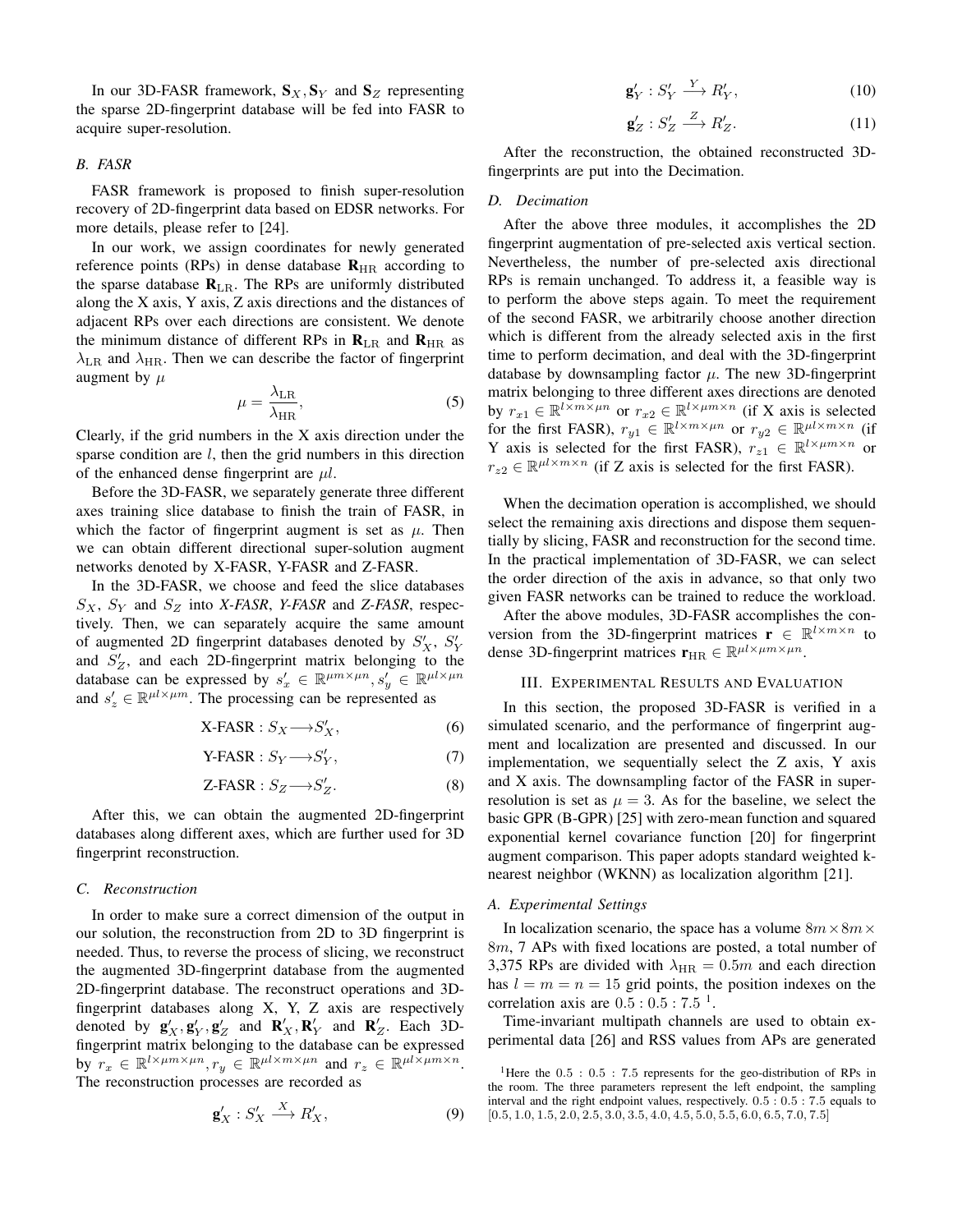using raytracing technology [27]. For each AP, the RSS value at each location is obtained by superposing the signal from a direct path and six signals reflected from the walls. The Log-Distance path loss model in free space is used to calculate the RSS value of each path.

For the training dataset, we simulate the generation of fingerprint data matrix with T=3,000 different timestamps. Since 7 APs are placed in the localization scene, we could obtain 7 3D-fingerprint matrices at each timestamp, which comprises a total of 21,000 3D-fingerprint matrices of  $\lambda_{HR} = 0.5m$ , i.e., the training data. For simulated scenario, the 21,000 3Dfingerprint matrices with  $\lambda_{HR} = 0.5m$  are seen as the R, the size of each 3D-fingerprint matrix in the R is  $15 \times 15 \times 15$ . We generate different directional slice database  $S_X, S_Z$  by (2)(4), which are used as the ground truth. The dataset in each direction contains  $21,000 \times 15 = 315,000$  2D-fingerprint matrices with size  $15 \times 15$ .

While for the test dataset, we generate fingerprint data with  $\lambda_{\text{HR}} = 0.5m$  and  $T = 100$  to form a test set. Each segment of RPs is extracted with  $\lambda_{LR} = 1.5m$  to build a sparse WiFi fingerprint database. The sparse 3D-WiFi fingerprint database is converted into 7 low-resolution fingerprint matrix, where  $\lambda_{LR} = 1.5m$  and the super-resolution is  $I_{HR}$ . In addition, 1,000 location test points are randomly selected to evaluate the performance of the localization.

## *B. 3D-FASR Training*

In this phase, we use  $15 \times 15$  fingerprint matrix and set the  $\mu = 3$  to obtain the  $5 \times 5$  low-resolution fingerprint matrix with  $\lambda_{LR} = 1.5m$  and the corresponding  $15 \times 15$  high-resolution fingerprint matrix with  $\lambda_{HR} = 0.5m$ . We train the FASR network with ADAM optimizer [22] and set minibatch size as 100.

## *C. Performance of Fingerprint Augment*

As for fingerprint augment performance, the RSS estimation error  $e_t$  of  $t$ -th segment is defined as follows

$$
e_t = \frac{1}{l \times m \times n} \sum_{k=1}^{l} \sum_{j=1}^{m} \sum_{i=1}^{n} |R^t_{i,j,k} - R^{t}_{i,j,k}|, \qquad (12)
$$

where  $R_{i,j,k}^t$ ,  $R_{i,j,k}^{'t}$  repectively denotes the original RSS value and the augmented RSS value in coordinates  $(i, j, k)$ . Fig. 2 shows the error of fingerprint augment using 3D-FASR and B-GPR in simulated scenarios.

TABLE I: Comparison of RSS Augmentation Errors (dBm).

| Simulate | 3D-FASR  | B-GPR    |
|----------|----------|----------|
| mean     | 1.005600 | 1.569000 |
| var      | 0.000019 | 0.073289 |

As shown in Fig. 2, when comparing with B-GPR, 3D-FASR has the smaller error of fingerprint augment. Meanwhile, the experimental result also shows that B-GPR is not robust, and the performance is less stable than 3D-FASR.



Fig. 2: Performance comparison of fingerprint augment (3D-FASR, B-GPR.

TABLE II: Comparison of Average Localization Errors (m).

| Simulate | -R     | <b>HR-ORIG</b> | 3D-FASR | <b>B-GPR</b> |
|----------|--------|----------------|---------|--------------|
| mean     | 1.4152 | 1.0271         | 1.1237  | 1.1919       |
| var      | 0.6896 | 0.4600         | 0.4846  | 0.5485       |

To better demonstrate the fingerprint augment performance, we also compare the mean value and variance of the RSS augmented by our 3D-FASR with that by B-GPR, which is shown in TABLE I. Clearly, we can see that our solution gets a smaller mean value and variance comparing to B-GPR, which suggests that our solution harvests a better fingerprint augmentation performance.

## *D. Performance of Localization*

As for localization performance, the localization error  $e_i^L$ of i-th positioning test points is defined as follows

$$
e_i^L = ||S_i - S_i'||_2,\t\t(13)
$$

where  $S_i$  and  $S'_i$  represent the real physical position and the estimation location. The cumulative distribution function (CDF) for location error is shown in Fig. 3. We can find that 3D-FASR is obviously better than B-GPR and has a closer localization performance to HR-ORIG. In addition, the localization performance after fingerprint augment is better than LR, which further indicates the effectiveness of fingerprint augment.

Similarly, we also calculate the mean and variance of the positioning error and show them in Tabel II. In the experiment, 3D-FASR performs better than B-GPR and LR with its average localization error 5.71% lower than B-GPR and 20.5% lower than LR, and the stability of 3D-FASR's localization performance is only slightly worse than to HR-ORIG. With the only  $1/27$  cost of manual acquisition comparing to the HR-ORIG, we can get an acceptable localization performance of 3D-FASR which is only 9.4% lower than the performance of ORIG.